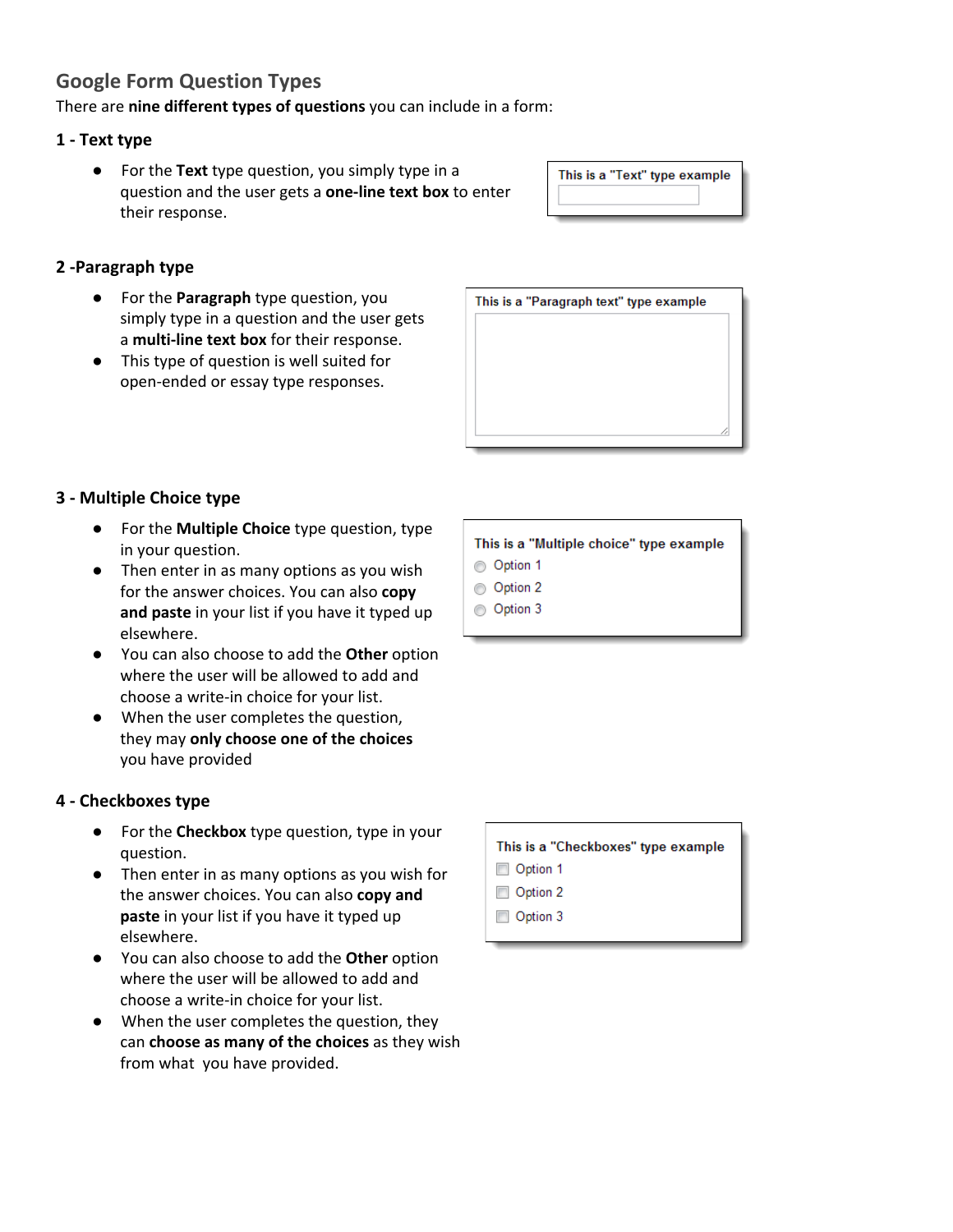#### **5 - Choose From a List type**

- For the **Choose From a List** type question, type in your question.
- Then you can enter in as many options as you wish for the answer choices. You can also **copy and paste** in your list if you have it typed up elsewhere.
- **Note**: There is not an **Other** option like in the Multiple Choice and Checkbox types.
- When the user completes the question, they may **only choose one of the choices** you have provided from a drop-down list.

### **6 - Scale type**

- For the **Scale** type question, type in your question
- Then you enter the **starting point** (0 or 1) and the **ending point** (up to 10) for your scale
- Optionally you can enter **labels for the endpoints** of your scale such as "Disagree the most" and "Agree the most", or "Lowest ranking" and "Highest ranking"
- The user will be presented with a **scale of values** on which to place their response

|                                  | This is a "Choose from a list" type example |
|----------------------------------|---------------------------------------------|
|                                  |                                             |
| Option 1<br>Option 2<br>Option 3 |                                             |



# **7 - Grid type**

- For the **Grid** type question, begin by typing in your overall question or directions that will apply to each question in the grid.
- Then choose how many **columns** you want in the grid (1 to 5), and you provide descriptive labels for each column
- Then enter as many **rows** as you wish for the grid, and enter a question or statement for each.
- When the user completes the question, they will be presented with a **grid of rows and columns** and will need to click a single cell to place their response for each row.

| This is a "Grid" type example |          |                                  |       |  |
|-------------------------------|----------|----------------------------------|-------|--|
|                               | Disagree | strongly Disagree Agree strongly | Agree |  |
| Question 1                    |          |                                  |       |  |
| Question 2                    |          |                                  |       |  |
| Question 3                    |          |                                  |       |  |
|                               |          |                                  |       |  |